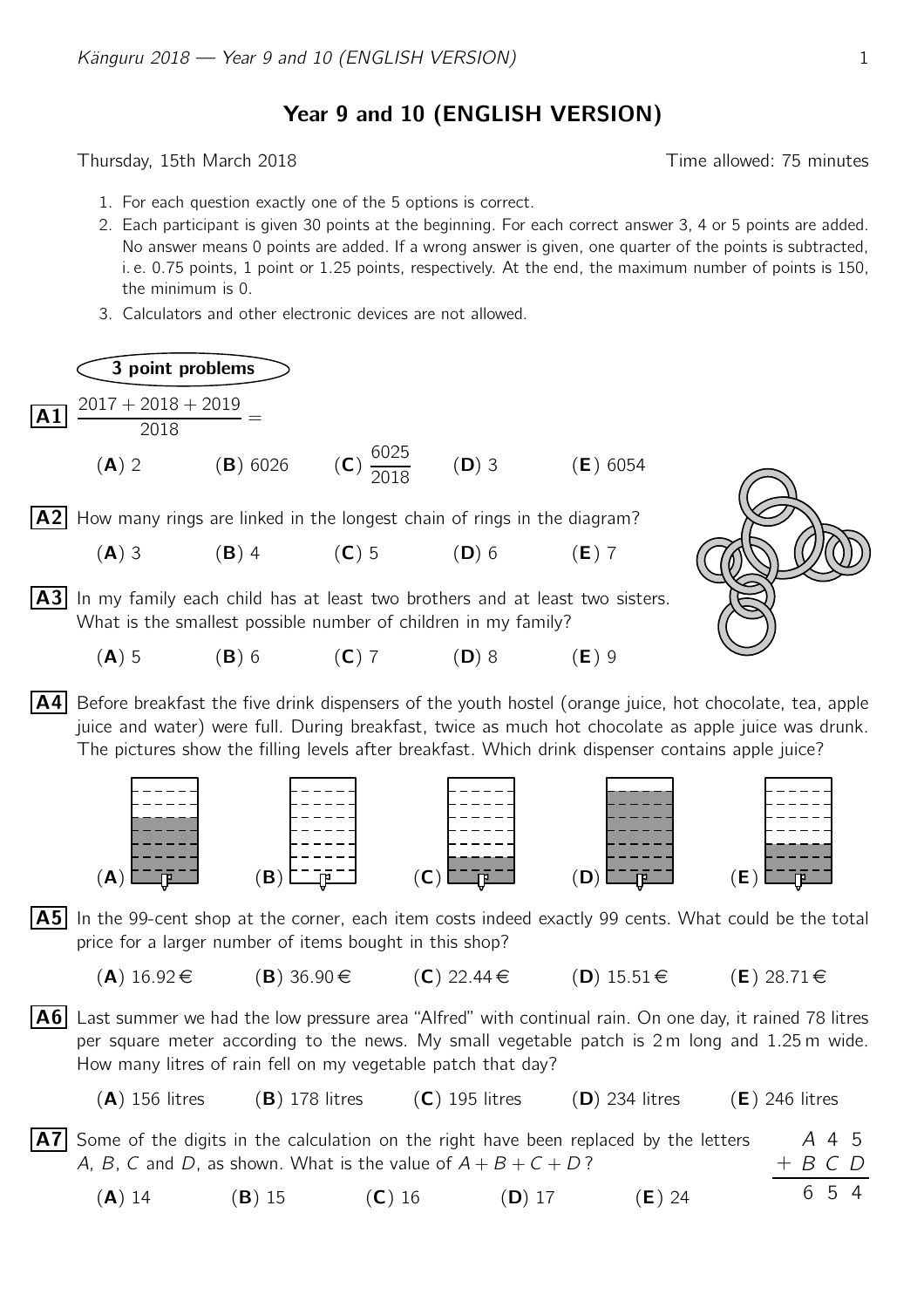**A8** What is the sum of 25% of 250 and 250% of 25?

(A) 125 (B) 150 (C) 200 (D) 225 (E) 275

 $|A9|$  How many different routes travelling only in the direction of the arrows are there from point  $A$  to point  $B$ ?

(A) 20 (B) 16 (C) 12 (D) 9 (E) 6

A10 Class 9a plays basketball. Julian's team wins with 5 points ahead of Charlotte's team. Charlotte complains: "It's all because of Julian! If Julian's points counted for us, we would have won with 7 points ahead." How many points did Julian score?

(A) 5 (B) 6 (C) 7 (D) 8 (E) 9

## 4 point problems

- $|B1|$  A rectangular box with side lengths 42 cm, 60 cm and 90 cm is jam-packed with cubes, all of the same size. What is the maximum side length of such a cube?
	- $(A)$  3 cm  $(B)$  4 cm  $(C)$  6 cm  $(D)$  7 cm  $(E)$  12 cm

 $|B2|$  The diagram on the right shows three congruent regular hexagons. The total areas of the shaded regions of the hexagons are  $X, Y$ and  $Z$ , as shown. Which of the following statements is true?

(A)  $X = Y = Z$  (B)  $Y = Z \neq X$  (C)  $Z = X \neq Y$ (D)  $X = Y \neq Z$  (E)  $X \neq Y$ ,  $Y \neq Z$ ,  $Z \neq X$ 

- $|B3|$  As part of a project, Emma, Linus, Natascha, Charlie and Defne counted how many text messages they had sent each other last week. There were 40 text messages in total. They counted that Emma, Linus, Natascha and Charlie each received or sent exactly 14 text messages. How many text messages did Defne receive or send?
	- (A) 12 (B) 18 (C) 20 (D) 24 (E) 28
- $|\mathsf{B4}|$  On the right, a regular polygon with 100 vertices is drawn. In the resolution shown,  $\sim$ 85 it cannot be distinguished from a circle. The vertices of this polygon are labelled clockwise from 1 to 100. By connecting the vertices 11 and 42 as well as 42 and 85, the polygon is divided into three new polygons. How many vertices does the new polygon with the largest number of vertices have?
	- $(A)$  34 (B) 37 (C) 42 (D) 44 (E) 46

**B5** The average age of the 4 children of the family next door is 12 and the average age of their parents is 36. How can the average age of all 6 persons in this family be calculated from these data?

(A)  $12 + 36$  $\frac{1}{2}$  (B) 12 4  $+$ 36  $\frac{2}{2}$  (C)  $12 + 36$  $\frac{2+88}{4+2}$  (D)  $12\times4$ 4  $+\frac{36\times2}{2}$  $\frac{1}{2}$  (E)  $4\times12+2\times36$  $4+2$ 





 $\bigvee_{11}$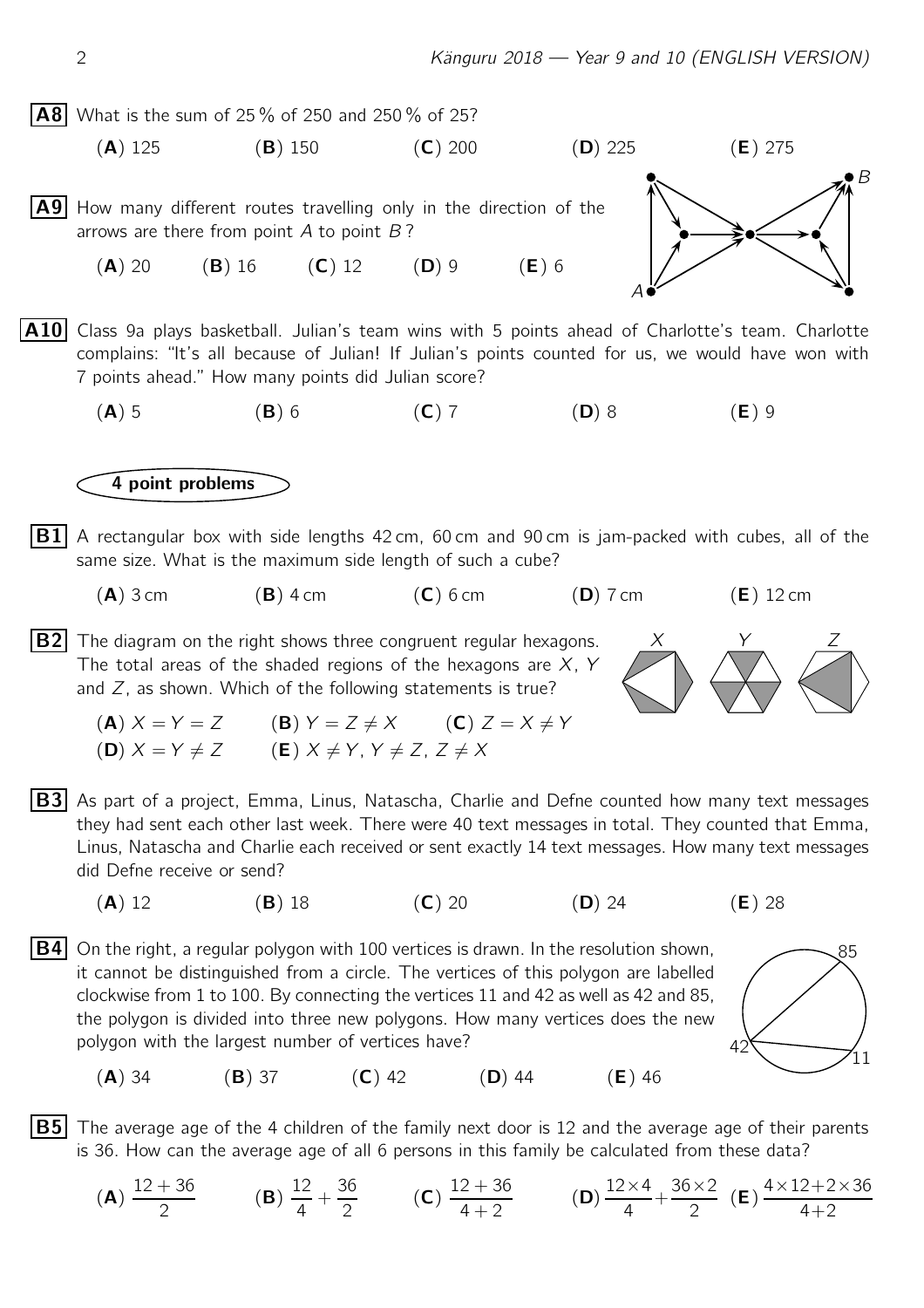

(A) 3 (B) 4 (C) 5 (D) 6 (E) 7